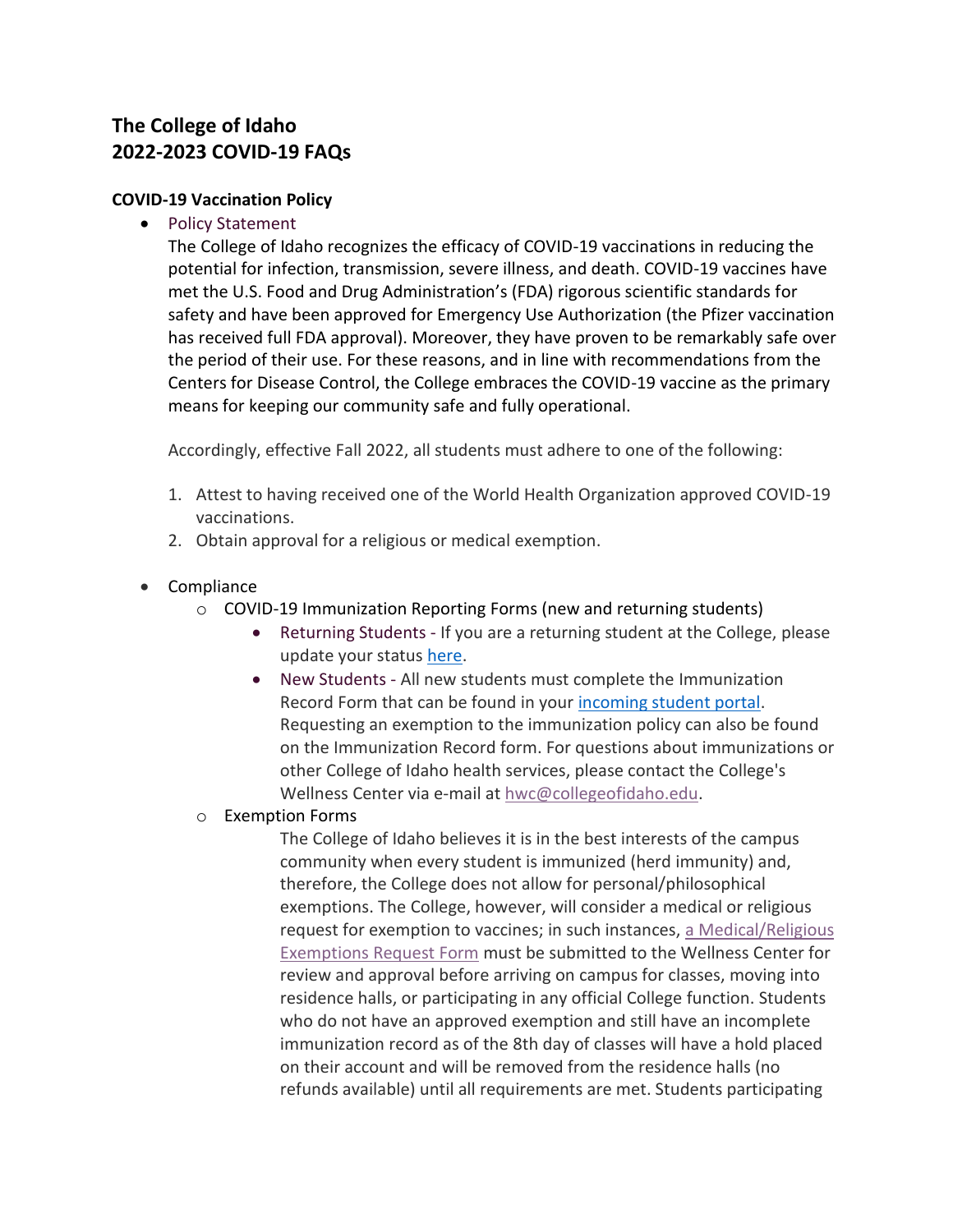in intercollegiate sports who have incomplete immunization records will not be allowed to practice or compete until they are compliant with the College's immunization policy. Should an outbreak occur on campus, students with approved exemptions or incomplete immunization records (including recommended immunizations) may be asked to begin regular testing at their own expense, restricted from attending classes or other College activities, and/or removed from the residence halls until there is no further immediate risk to the student (no refunds available).

o Timeline

Students must provide all immunization documentation (including COVID-19 Policy Compliance) to The College of Idaho Health & Wellness Center before arriving on campus for classes, moving into residence halls, or participating in any official College function. (Note: if you are unable to meet this timeline due to extenuating circumstances, please contact the Wellness Center Director or the Dean of Students to discuss alternative arrangements)

*Students who have an incomplete immunization record as of the 8th day of classes will have a hold placed on their account and will not be able to register for the following semester. In addition, students with incomplete records may be removed from the residence halls and/or in-person courses until all requirements are met (no refunds available). Students participating in intercollegiate sports who have incomplete immunization records will not be allowed to practice or complete until they are compliant with the College's Immunization Policy.*

- What if I've had COVID-19?
	- $\circ$  All students, regardless of whether or not they've already been infected, must still comply with the College's COVID-19 Vaccination Policy.
- COVID-19 Resources
	- o Centers for Disease Control & Prevention (CDC)
		- [Key Things to Know about COVID-19 Vaccines](https://www.cdc.gov/coronavirus/2019-ncov/vaccines/keythingstoknow.html?s_cid=10490:covid%20vaccinations:sem.ga:p:RG:GM:gen:PTN:FY21)
		- [Benefits of Getting a COVID-19 Vaccine](https://www.cdc.gov/coronavirus/2019-ncov/vaccines/vaccine-benefits.html)
		- [COVID-19 Vaccines Work](https://www.cdc.gov/coronavirus/2019-ncov/vaccines/effectiveness/work.html)
		- [Safety of COVID-19 Vaccines](https://www.cdc.gov/coronavirus/2019-ncov/vaccines/safety/safety-of-vaccines.html)
		- [Myths and Facts about COVID-19 Vaccines](https://www.cdc.gov/coronavirus/2019-ncov/vaccines/facts.html)
		- [Finding Credible Vaccine Information](https://www.cdc.gov/vaccines/vac-gen/evalwebs.htm)
	- o World Health Organization
		- [Vaccines explained](https://www.who.int/emergencies/diseases/novel-coronavirus-2019/covid-19-vaccines/explainers)
		- [Coronavirus disease \(COVID-19\): Vaccines Safety](https://www.who.int/news-room/q-a-detail/coronavirus-disease-(covid-19)-vaccines-safety)
		- [Coronavirus disease \(COVID-19\) science conversation](https://www.who.int/emergencies/diseases/novel-coronavirus-2019/media-resources/science-in-5)

### **Campus Contact Information**

- Students
	- o [Student COVID-19 Coordinator](https://www.collegeofidaho.edu/directory?name=sydney+ewing&dept=All&aos=All)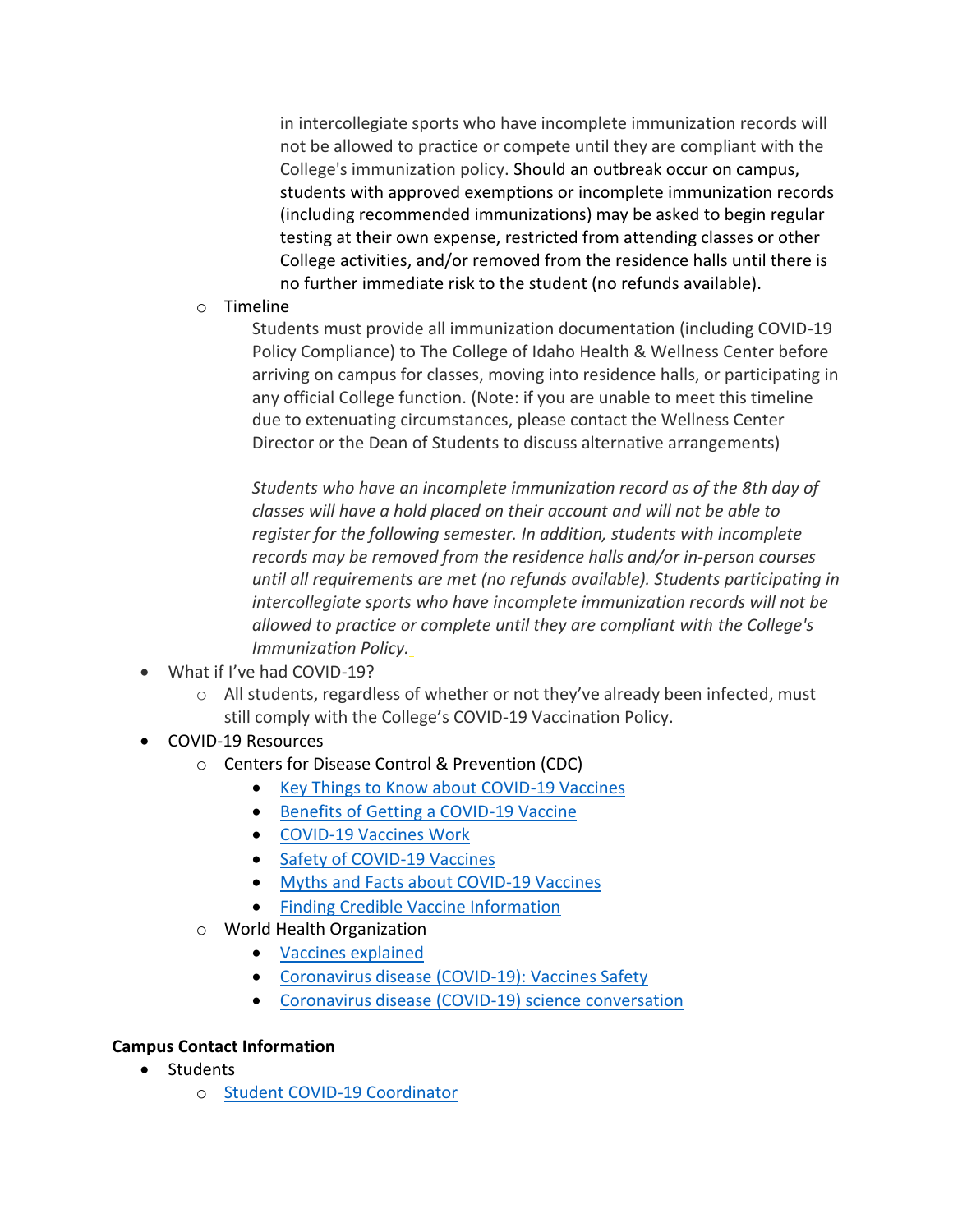- o [Director of Health & Wellness\]](https://www.collegeofidaho.edu/directory?name=natalie&dept=All&aos=All)
- o [VP for Student Affairs & Dean of Students](https://www.collegeofidaho.edu/directory?name=bennion&dept=All&aos=All)
- o [Provost](https://www.collegeofidaho.edu/directory?name=douglass&dept=All&aos=All)
- Employees
	- o [Director of Human Resources](https://www.collegeofidaho.edu/directory?name=nancy&dept=All&aos=All)

## **Health & Safety**

• Masks

The Centers for Dise[a](https://www.cdc.gov/coronavirus/2019-ncov/prevent-getting-sick/about-face-coverings.html)se Control and Prevention (CDC) provides a useful [guide](https://www.cdc.gov/coronavirus/2019-ncov/prevent-getting-sick/about-face-coverings.html) to masks. In addition to the recommendation that everyone who is eligible be vaccinated, everyone should we masks (surgical, KN95, or N95) in public indoor settings in communities with medium [or high transmission.](https://www.cdc.gov/coronavirus/2019-ncov/your-health/covid-by-county.html)

Due to Canyon County's low transmission rate status, the College does not currently require students, employees, and visitors to wear masks anywhere on campus.

• Reporting

Anyone who has been exposed to COVID-19 or is experiencing symptoms is also asked to [report,](https://www.collegeofidaho.edu/COVIDReport) so we can take steps to address the safety of our community.

Specific entailments of the policy follow:

- Consistent with CDC recommendations, people with COVID should isolate for **5 days** if asymptomatic or if their symptoms are resolving (without fever for 24 hours), followed by **5 days of wearing a mask** when around others to minimize the risk of infecting people they encounter. People who have been exposed but who are not ill fall into two camps. Those who are vaccinated and have received a booster **do not need to quarantine** after exposure to the virus, but should **wear a mask for 10 days**. For those who are unvaccinated or who are more than six months out from their second mRNA dose (or more than 2 months after the J&J vaccine) and not yet boosted, CDC now recommends **quarantine for 5 days** followed by **strict mask use for an additional 5 days**.
- Campus leadership will continue to monitor closely the wide range of data and recommendations that inform our policy, including those from the CDC, the WHO, the Idaho Department of Health and Welfare, and the Southwest Health District. Changes in the metrics directly affecting campus will be communicated along with any policy implications as soon as possible.

### **Academics**

• All course classes will be conducted in-person on campus.

### **Residential Life**

• The College maintains a [3-year residency requirement.](https://www.collegeofidaho.edu/student-life/residence-life)